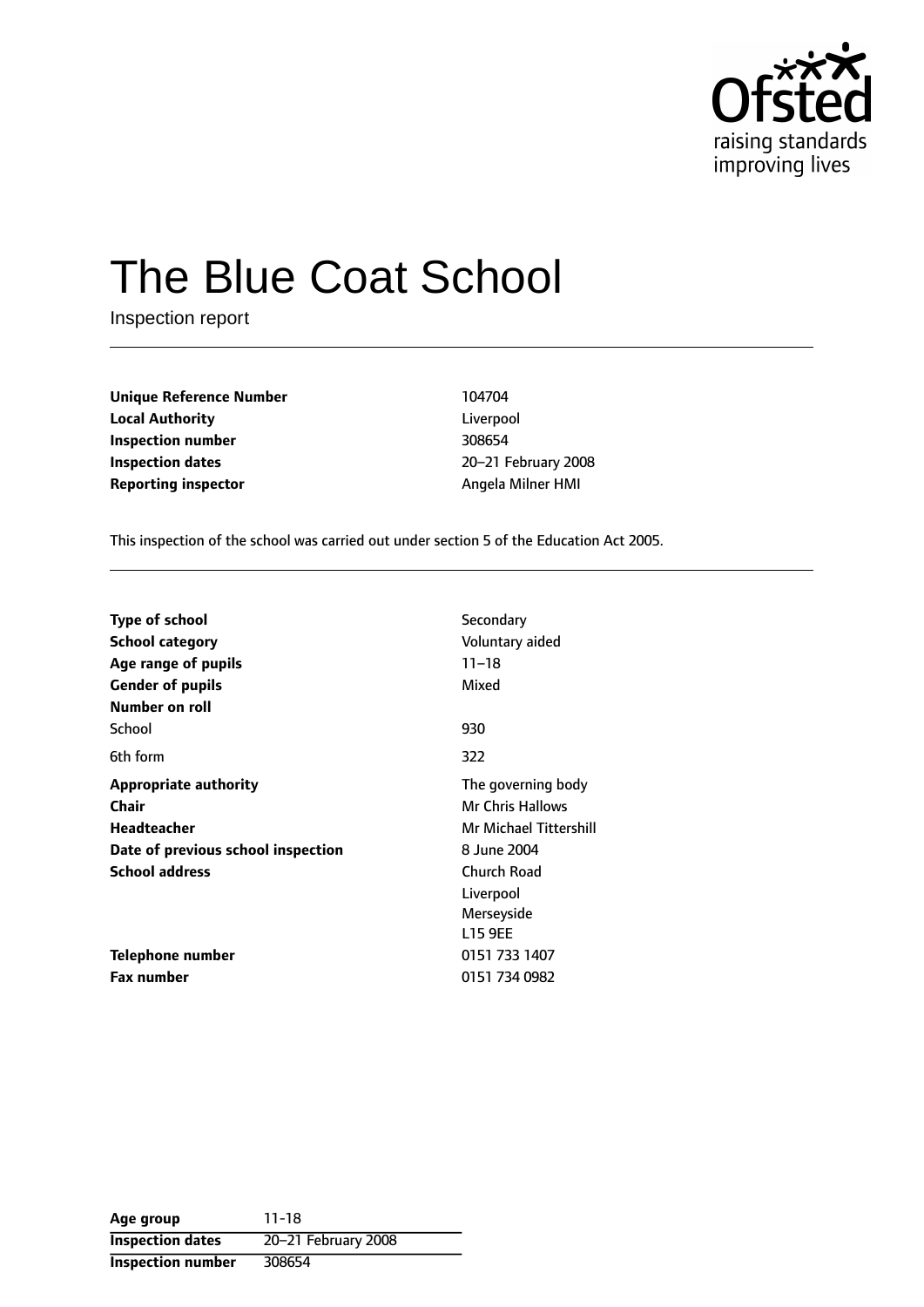.

© Crown copyright 2008

#### Website: www.ofsted.gov.uk

This document may be reproduced in whole or in part for non-commercial educational purposes, provided that the information quoted is reproduced without adaptation and the source and date of publication are stated.

Further copies of this report are obtainable from the school. Under the Education Act 2005, the school must provide a copy of this report free of charge to certain categories of people. A charge not exceeding the full cost of reproduction may be made for any other copies supplied.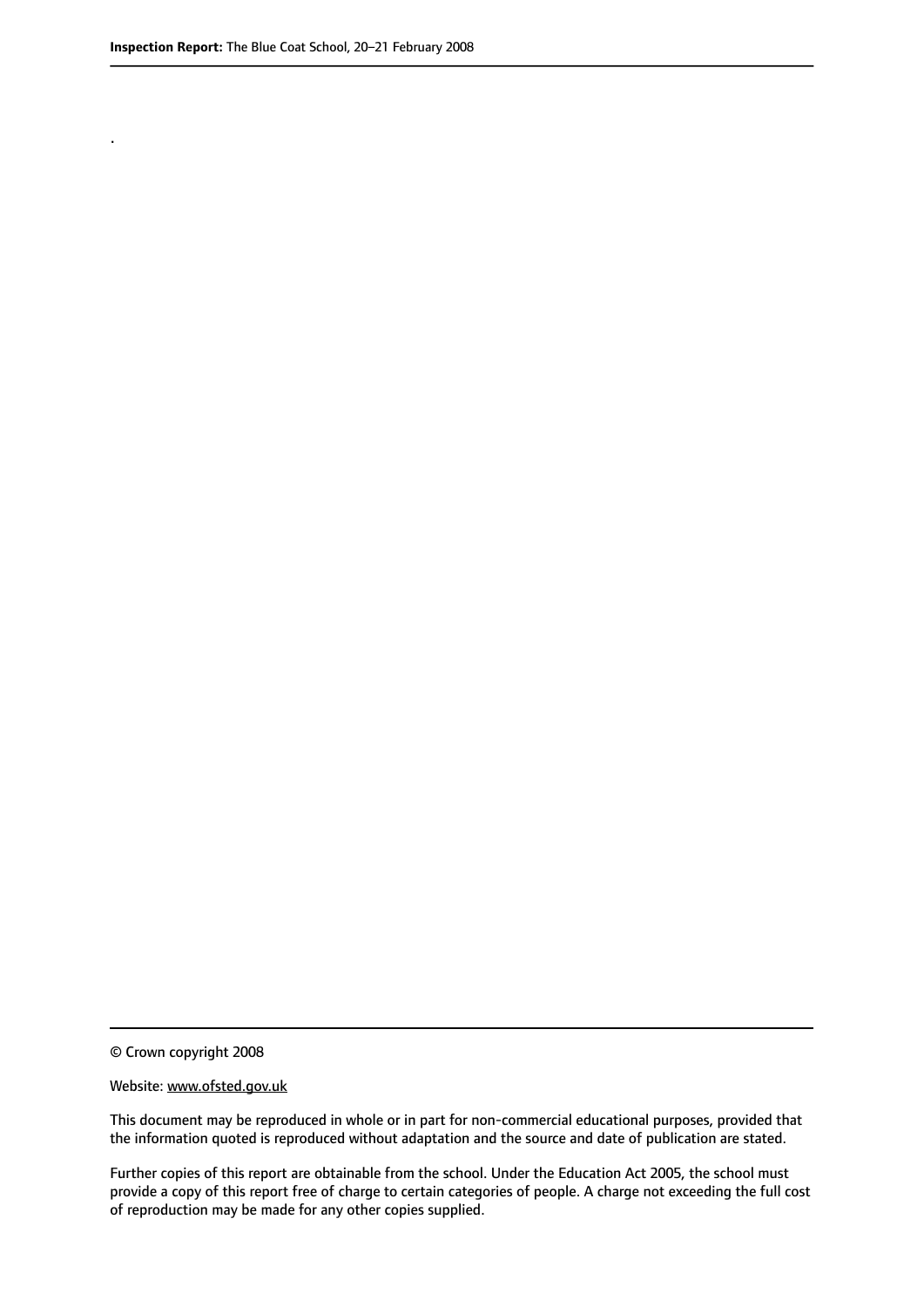# **Introduction**

The inspection was carried out by one of Her Majesty's Inspectors and three Additional Inspectors.

# **Description of the school**

The Blue Coat School is a smaller than average selective co-educational school which has had mathematics and science specialist status since September 2007. Students come to the school from across Merseyside. It is a stable school with a lower than average percentage of students entitled to free school meals. Students from Black and minority ethnic backgrounds currently represent around one-fifth of the school's population. The proportion of students for whom English is an additional language is lower than average. There are no students with statements ofspecial educational need and fewer than average students who need help with their learning. Awards achieved by the school include the Healthy Schools Award, Sportsmark, the Gold Award for a non-smoking environment and Investors in People status.

# **Key for inspection grades**

| Grade 1 | Outstanding  |
|---------|--------------|
| Grade 2 | Good         |
| Grade 3 | Satisfactory |
| Grade 4 | Inadequate   |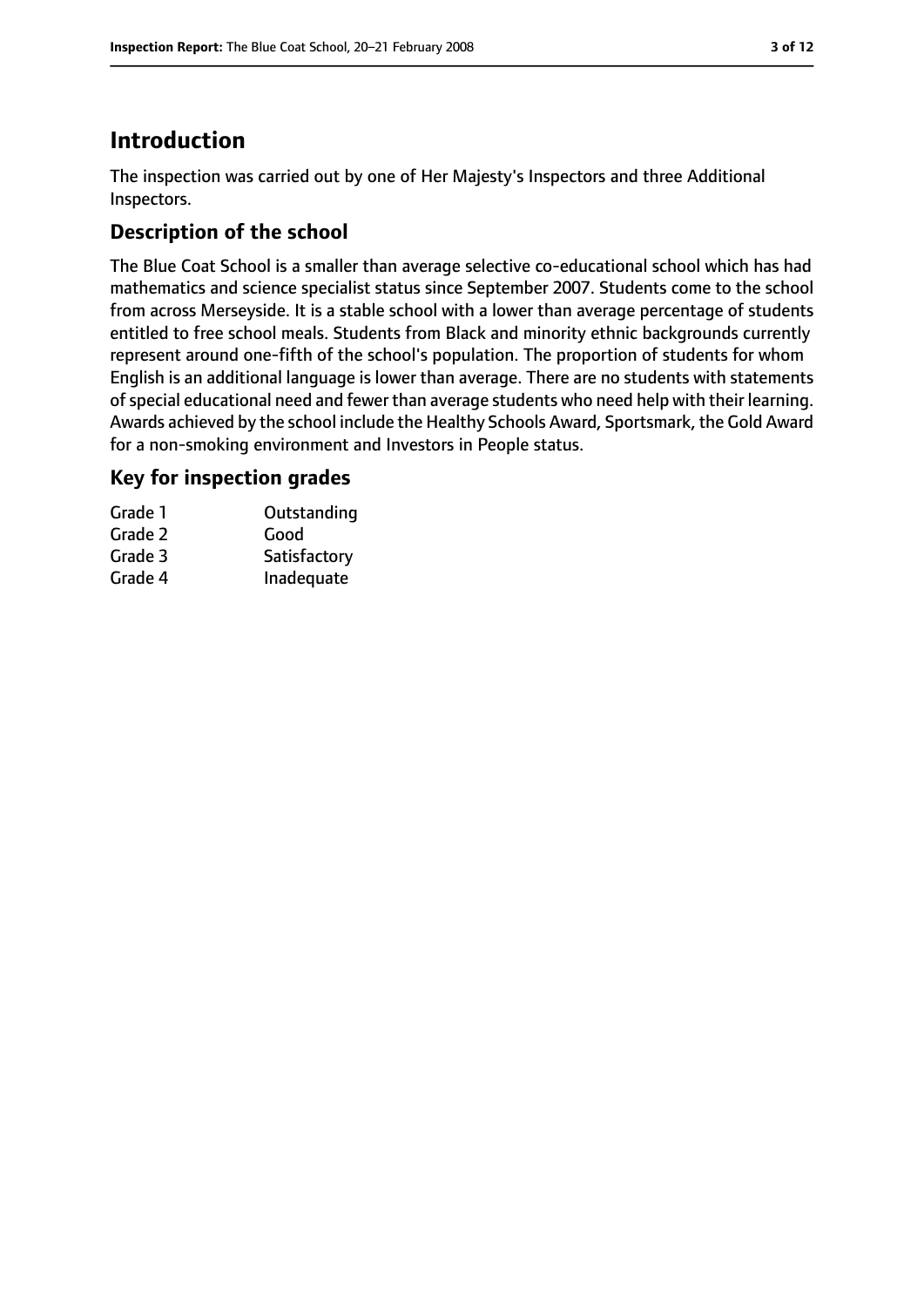# **Overall effectiveness of the school**

#### **Grade: 2**

The Blue Coat School is a good school with outstanding features. It provides an inclusive environment where all students are able to flourish. Students and staff feel valued; they enjoy and appreciate what the school has to offer. The overwhelming majority of parents who responded to the inspection questionnaire were positive in their views of all aspects of the school. Although the school periodically seeks the views of parents and students and considers these when making decisions, a small minority of parents feel that consultation could be more regular and widespread. Inspectors judged that students were capable of taking on more responsibility in relation to school decision-making and developments.

Students are selected for entry to the school on ability so the attainment on entry is well above average. Students make good progress from their initial starting points and achieve well. They reach exceptionally high standards. In the drive to continue to improve standards further the school sets challenging targets linked to high expectations. Rigorous data analysis takes place to identify any underachievement. Individual mentoring for a group of Year 11 students and a number of effective intervention strategies are used to boost achievement.

Students' personal development and well-being are outstanding. Students become mature and self-confident young people with a strong community conscience.

Relationships throughout the school are excellent. Students commented positively on the willingness of teachers to give them help when they need it. Students' behaviour is exemplary both in and out of lessons. They enjoy school, participate in the life of the community and their attendance is well above the national average. As a result, students develop very positive attitudes to learning. Students' spiritual, moral, social and cultural development is a substantial strength and contributes to the distinct sense of community within the school. Students are well prepared for their future economic well-being through enterprise education activities, work experience in Years 10 and 12 and the excellent support they receive to prepare them for university and their future careers.

The majority of teaching is good and a small proportion is outstanding. Where teaching is motivating, well planned and well paced students make good progress in their learning. When teaching lacks this focus or students are not encouraged to think for themselves in lessons then progress is less than it could be. There are too few opportunities for students to learn how to work independently. Although the setting of targets and assessment procedures are good, there is some variation in the quality of marking between subjects. Students know their current levels and targets, but feedback from teachers does not always inform them exactly how to improve their work.

The academic curriculum offered is broad and well matched to the needs of students. It is enriched by an impressive range of extra-curricular activities. The school has recently been designated a specialist mathematics and science college. While it is too soon to measure the impact of this newly designated specialist status, the vision and potential for the future are evident.

The headteacher and senior staff provide good leadership and management of the school. They have successfully promoted an extremely positive ethos, a real sense of community and positive relationships amongst staff and students. The governing body effectively holds the school to account. Systematic self-evaluation and good use of data mean the school can identify its strengths and the areas it needs to improve. The school has dealt well with the issues raised in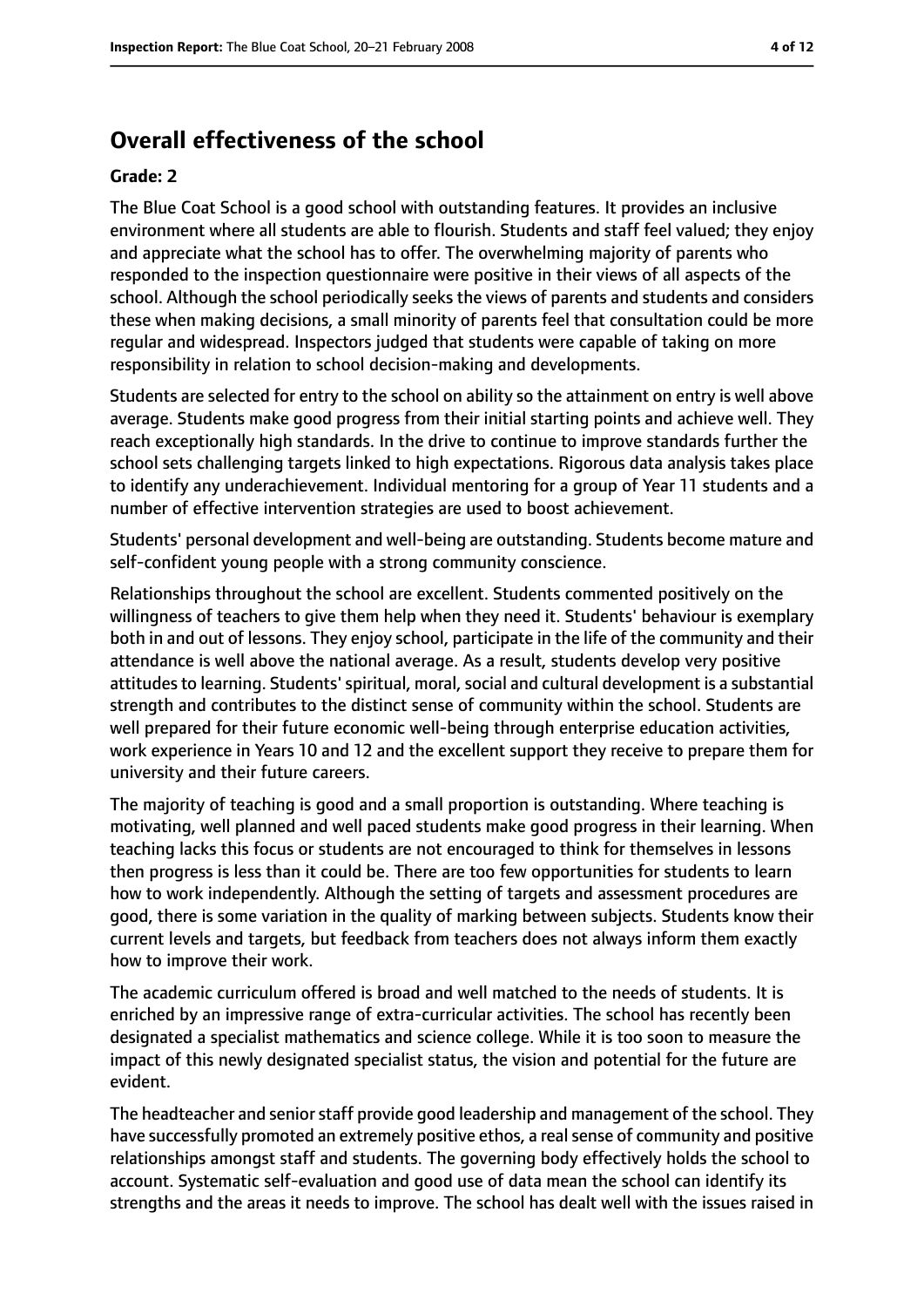the last inspection report. Senior managers have a clear vision for the future of the school and there is good capacity at all management levels to bring this about.

# **Effectiveness of the sixth form**

### **Grade: 2**

This is a good and improving sixth form. Students and parents speak highly of the teaching, support and guidance provided. Students feel well supported when they enter the sixth form, during their studies and as they prepare for transition to higher education and/ or the world of work. The good pastoral and academic tracking system enables progress to be monitored effectively. Students achieve well and attain high standards in public examinations. Students benefit from an academic curriculum that suits their needs and aspirations for higher academic study. In 2007 five students were offered places at Oxbridge. Teachers are knowledgeable and enthusiastic about their subjects and provide good quality teaching. Students are encouraged to take responsibility for their own learning and to work increasingly independently. The majority of students take part in an extensive variety of extra-curricular and enrichment activities, which help them to develop a range of skills to support their future lives beyond school. Students' personal development and well-being are outstanding. Retention rates are high as a result of good sixth form management, the strengthening of tutorial provision and the high levels of support and academic guidance provided. Sixth form students make a significant contribution to the life of the school and the wider community and act as role models for younger students in the school.

# **What the school should do to improve further**

- Extend the opportunities for students to learn independently.
- Ensure consistency in the quality of marking so that students know exactly what to do in order to improve their work in all subjects.
- $\blacksquare$  Increase the levels of student participation in the school's decision-making and development processes.

# **Achievement and standards**

#### **Grade: 2**

# **Grade for sixth form: 2**

Students enter the school in Year 7 with well above average attainment. Standards are consistently and exceptionally high in both key stages and in the sixth form. Students make good rather than outstanding progress overall because there are variations in the overall good quality of teaching. Standards have been high for many years and show an improving trend. Results in national tests at Year 9 and examinations in Year 11 are impressive. In 2007 the proportion of students achieving Level 5, the standards expected for their age, was 100% in English, mathematics and science. Furthermore, a high proportion of students gained Level 8 in mathematics and Level 7 in science. In 2007 the proportion of students achieving five or more A\* to C grades at GCSE including English and mathematics was 100%. Almost three-quarters attain the highest grades in their examinations. In the sixth form standards are exceptionally high and are also improving year by year. Approximately two-thirds of students who take A2-level examinations gain passes at the higher grades of A and B. Students make good progress during their time in the sixth form. The vast majority of students continue their studies at university.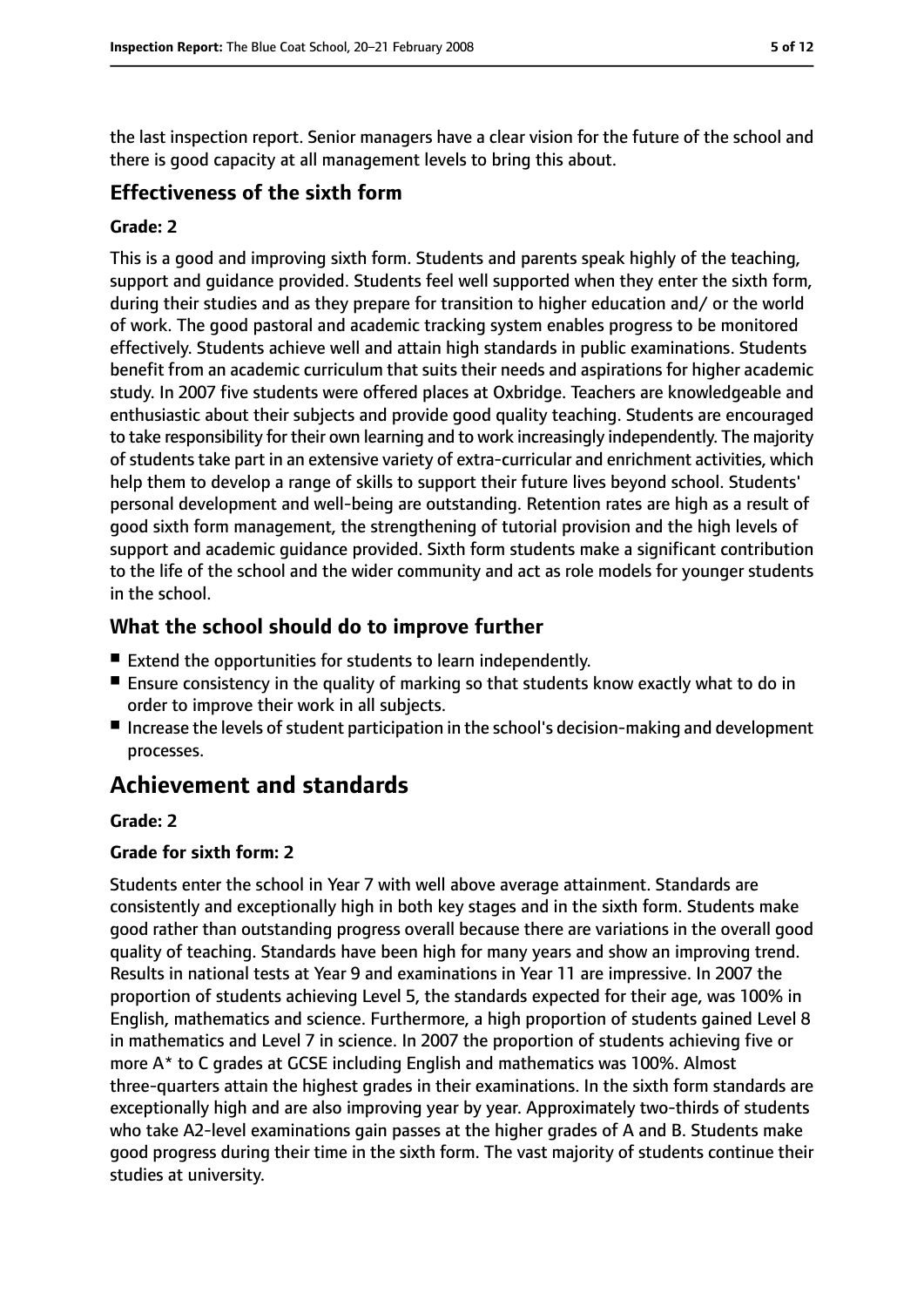There is no significant variation in standards between different groups of students. Students of different abilities and backgrounds including those with learning difficulties and/or disabilities, achieve well. The majority of students with gifts and talents are challenged appropriately.

# **Personal development and well-being**

#### **Grade: 1**

#### **Grade for sixth form: 1**

The personal development and well-being of students at this school are outstanding. Their attendance, behaviour and attitudes to learning are exceptional. Students feel privileged to be at The Blue Coat School. This is reflected not only in lessons but also in high participation rates in the wide range of extra-curricular, social and cultural activities, visits and trips abroad. Students have an understanding of and commitment to healthy lifestyles. They participate in physical education lessons and extra-curricular sports activities. Students' spiritual, moral, social and cultural development is excellent. This is provided through an effective assembly programme, religious education and other lessons across the curriculum. The discrete programme for citizenship helps to develop students' understanding of, and prepare them for, their future roles in society. They also benefit from a programme of enterprise and work-related learning. There is, however, scope for greater development of more independent learning and thinking skills.

Students have a clear sense of belonging to the school community, and of contributing to the wider community. An example of this is the weekly charity collection, with the students themselves, choosing charities to support through their Social Services committee. Students have the potential to make a greater contribution to school decision-making processes.

# **Quality of provision**

# **Teaching and learning**

#### **Grade: 2**

#### **Grade for sixth form: 2**

The quality of teaching and learning is good. Very good relationships are a hallmark of all lessons and students' behaviour is always excellent. In the best lessons, all students are challenged and a variety of methods are used to ensure that students become fully engaged in their learning. This means they make good progress. In these lessons, teachers share with students the intended learning outcomes and there is a brisk pace through a number of motivating activities. However, in some lessons there are insufficient opportunities for students to think about what they are learning, to do their own research or to work independently. In these lessons, students passively take in information and as a result their progress is slower. A range of strategies is in place to improve teaching and learning, but the quality of lesson planning varies greatly and the implementation of the school's policies is inconsistent across departments. Although the quality of teaching has improved, the monitoring of lessons is not yet sufficiently robust or consistent enough to ensure that weaker practice is tackled. The marking of students' work is inconsistent and feedback from teachers does not always help students to improve their work. There is not yet a clear and shared understanding across the school of what constitutes outstanding teaching and learning. Nonetheless, recent initiatives to share best practice are having a positive effect.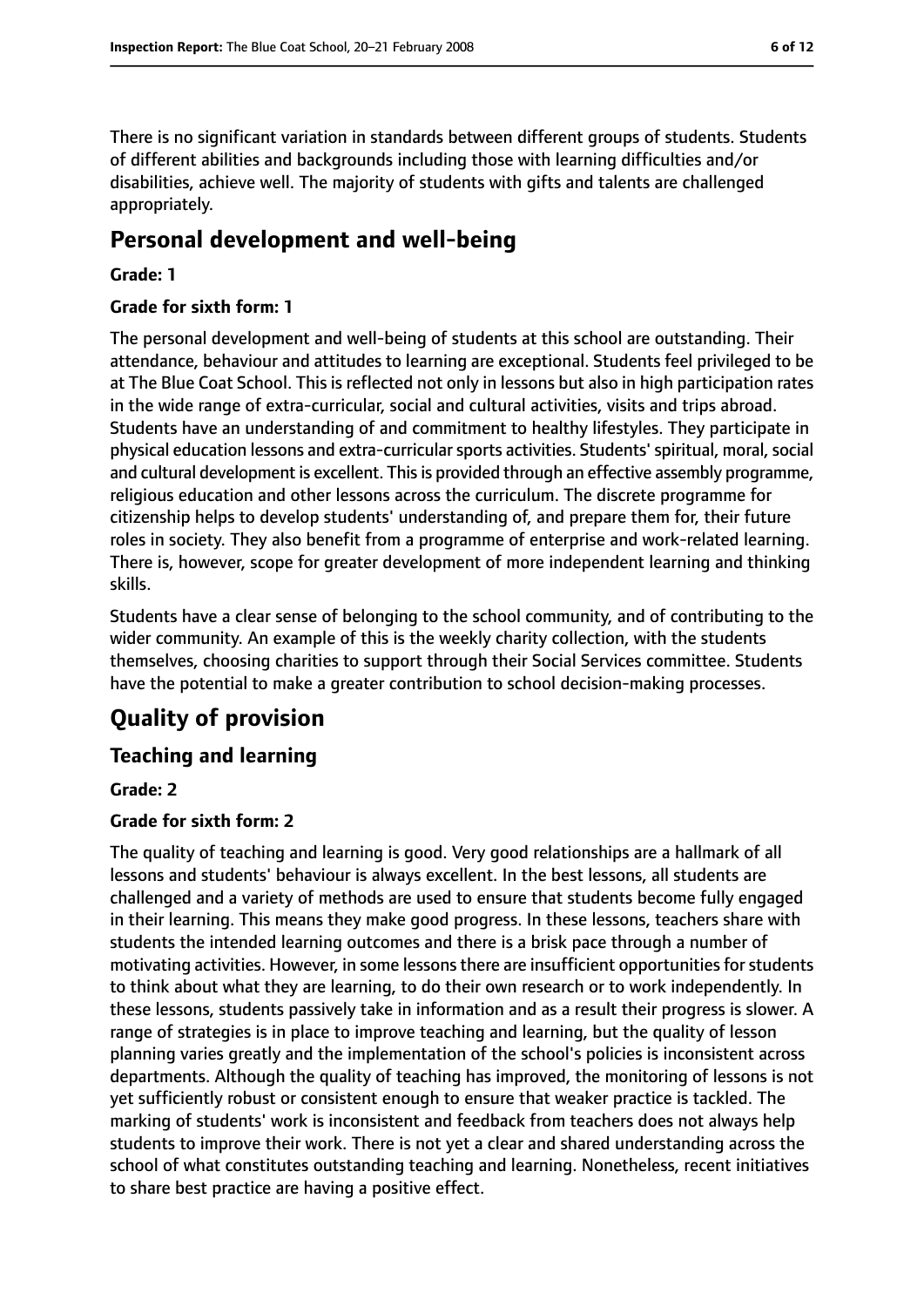# **Curriculum and other activities**

#### **Grade: 2**

#### **Grade for sixth form: 2**

The school provides a good curriculum, which caters for the needs of students and meets statutory requirements. In Years 7 to 9, students can pursue separate science courses and two modern foreign languages. A broad range of academic courses is provided at Key Stage 4 and students are entered for ten GCSE's with plans to increase this to twelve next year. All students follow a common core of subjects including, information and communication technology and a modern language and can choose from a wide range of optional subjects. The core curriculum includes only one hour a week of physical education, but many students are involved in sports clubs and teams. In the sixth form, there is an extensive programme of twenty-two advanced level courses. An extensive variety of extra-curricular activities and visits enriches the curriculum and a range of sports and arts activities enables many students to develop individual talents and to contribute to the life of the school and the wider community. Specialist college status is beginning to strengthen links with primary schools, enabling specialist staff to provide subject expertise and resources in science and mathematics. Work-related learning is an outstanding feature of the good curriculum and prepares students extremely well for future higher education and a range of careers.

#### **Care, guidance and support**

#### **Grade: 2**

#### **Grade for sixth form: 2**

The care, guidance and support provided are good. Students appreciate the commitment of staff to encouraging their enjoyment and achievement. Students feel safe and secure and know that that there is always someone to talk to if they are having problems. Those who have particular difficulties are very well supported. Where appropriate, individual arrangements are made to meet their additional needs. This includes the provision of support from the local authority and external agencies as well as from the school's own learning mentor. Enrichment programmes are in place to enhance the development of students who are especially gifted and talented.

Recent restructuring in senior management roles has led to a greater emphasis on overseeing, monitoring and supporting students' academic progress and achievement. The school recognises that form tutors could play a greater role in the provision of care, guidance and support. The school meets all requirements for the safeguarding of students and has clear policies in relation to equality and discrimination.

# **Leadership and management**

#### **Grade: 2**

#### **Grade for sixth form: 2**

The quality of leadership and management is good at all levels. The school is well led and managed by a headteacher and management team who provide a clear vision for the school. Middle managers play an active part in shaping school policies and developments. The headteacher has ably guided the school through a period of significant change involving the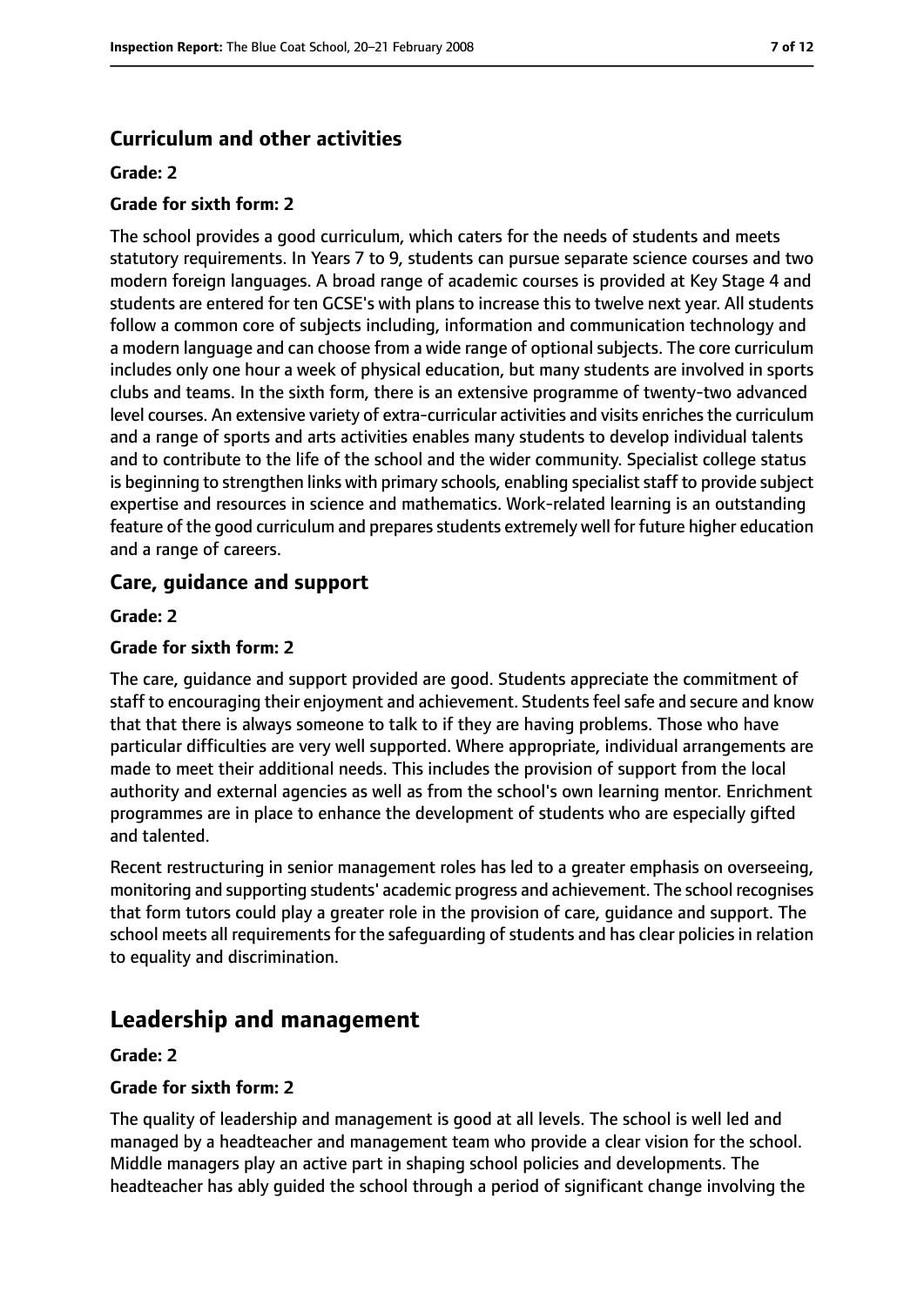establishment of co-educational provision and the extensive rebuilding and refurbishment of the school, whilst maintaining and improving overall provision. After many years of dedicated service to the school, he has ensured that procedures and structures are in place to secure the school's continuing development in the future. Rigorous review, monitoring and evaluation ensures strengths and areas for development are identified. As a result, development planning is well informed and findings are used effectively to provide appropriate professional development for teachers. Some of these structures and systems have not been in place long enough to impact on provision and outcomes, but they do demonstrate the school's good capacity to make further improvements. Resources are efficiently managed and deployed and the school provides good value for money.

Governors challenge and hold the school to account, whilst recognising that the day-to-day running of the school is the responsibility of the headteacher and senior management team. Statutory requirements are fully met and there is a strong commitment to equality and inclusion. Specialist school status, though in its early stages of implementation, is being well managed to the school's advantage.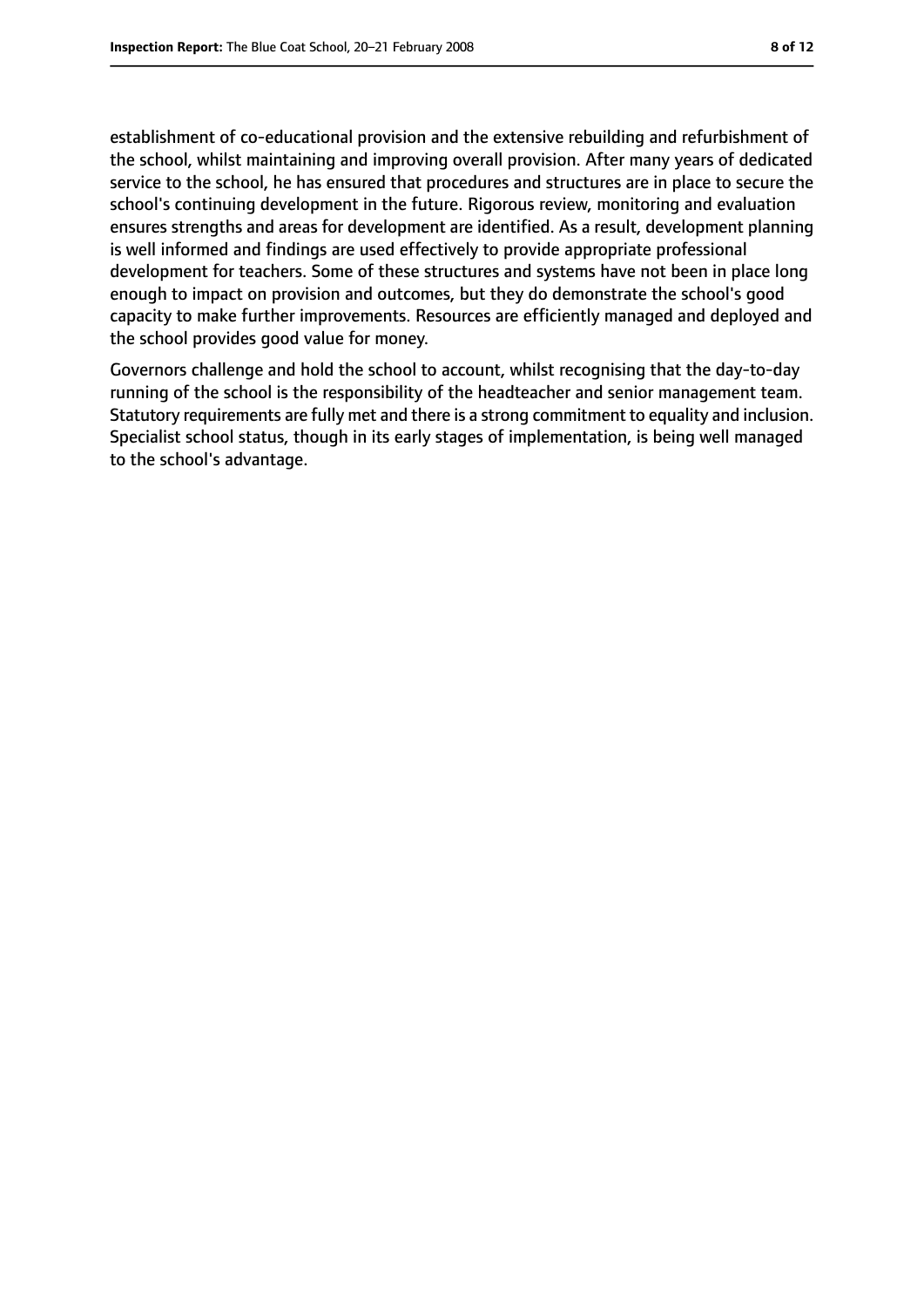**Any complaints about the inspection or the report should be made following the procedures set out in the guidance 'Complaints about school inspection', which is available from Ofsted's website: www.ofsted.gov.uk.**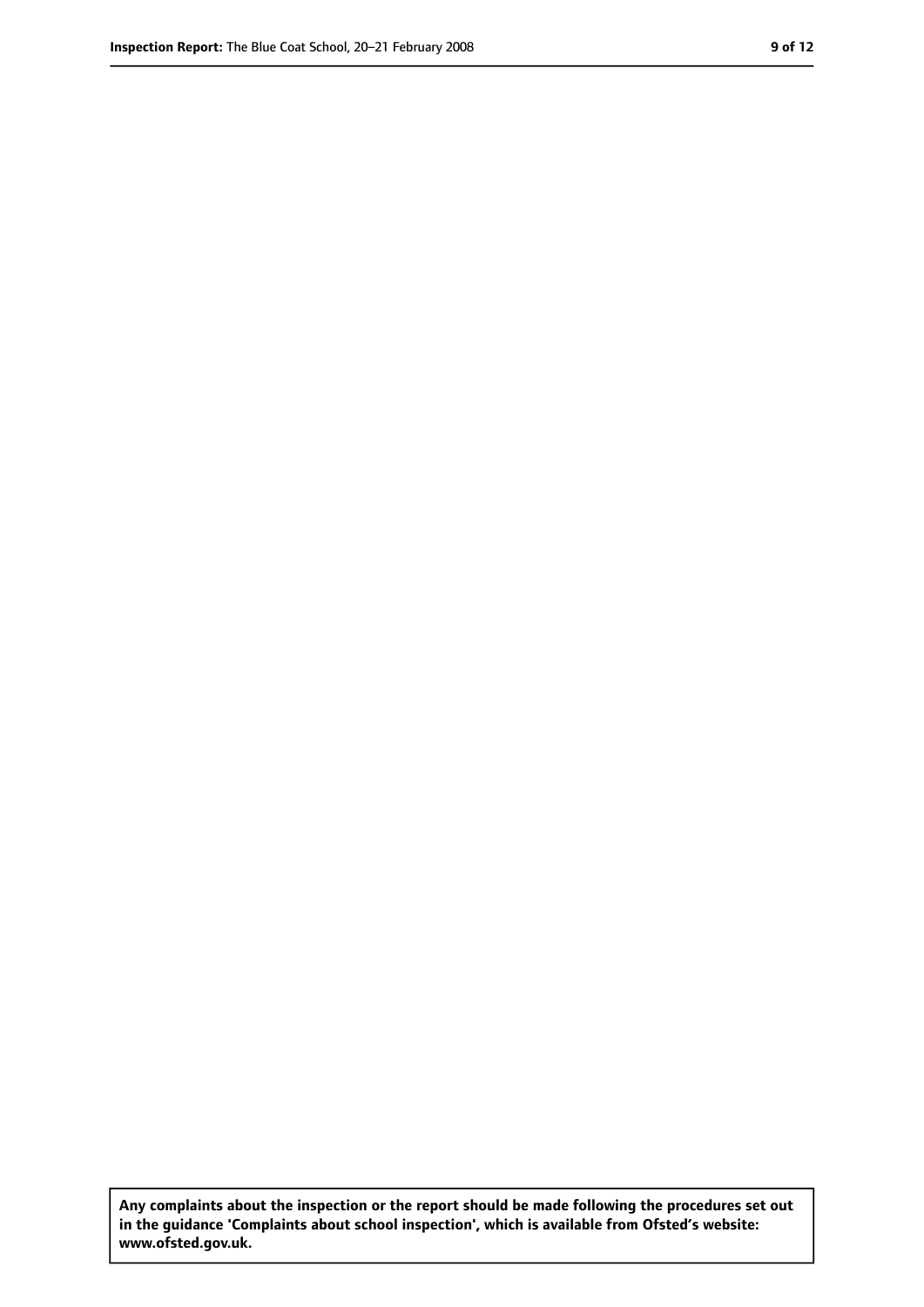#### **Annex A**

# **Inspection judgements**

| Key to judgements: grade 1 is outstanding, grade 2 good, grade 3 | <b>School</b>  | $16-19$ |
|------------------------------------------------------------------|----------------|---------|
| satisfactory, and grade 4 inadequate                             | <b>Overall</b> |         |

# **Overall effectiveness**

| How effective, efficient and inclusive is the provision of<br>education, integrated care and any extended services in meeting<br>the needs of learners? |     |     |
|---------------------------------------------------------------------------------------------------------------------------------------------------------|-----|-----|
| Effective steps have been taken to promote improvement since<br>the last inspection                                                                     | Yes | Yes |
| How well does the school work in partnership with others to<br>promote learners' well-being?                                                            |     |     |
| The capacity to make any necessary improvements                                                                                                         |     |     |

# **Achievement and standards**

| How well do learners achieve?                                                                               |  |
|-------------------------------------------------------------------------------------------------------------|--|
| The standards <sup>1</sup> reached by learners                                                              |  |
| How well learners make progress, taking account of any significant<br>variations between groups of learners |  |
| How well learners with learning difficulties and disabilities make<br>progress                              |  |

# **Personal development and well-being**

| How good is the overall personal development and<br>well-being of the learners? |  |
|---------------------------------------------------------------------------------|--|
| The extent of learners' spiritual, moral, social and cultural                   |  |
| development                                                                     |  |
| The extent to which learners adopt healthy lifestyles                           |  |
| The extent to which learners adopt safe practices                               |  |
| How well learners enjoy their education                                         |  |
| The attendance of learners                                                      |  |
| The behaviour of learners                                                       |  |
| The extent to which learners make a positive contribution to                    |  |
| the community                                                                   |  |
| How well learners develop workplace and other skills that will                  |  |
| contribute to their future economic well-being                                  |  |

# **The quality of provision**

| How effective are teaching and learning in meeting the<br>full range of the learners' needs?          |  |
|-------------------------------------------------------------------------------------------------------|--|
| How well do the curriculum and other activities meet the<br>range of needs and interests of learners? |  |
| How well are learners cared for, guided and supported?                                                |  |

 $^1$  Grade 1 - Exceptionally and consistently high; Grade 2 - Generally above average with none significantly below average; Grade 3 - Broadly average to below average; Grade 4 - Exceptionally low.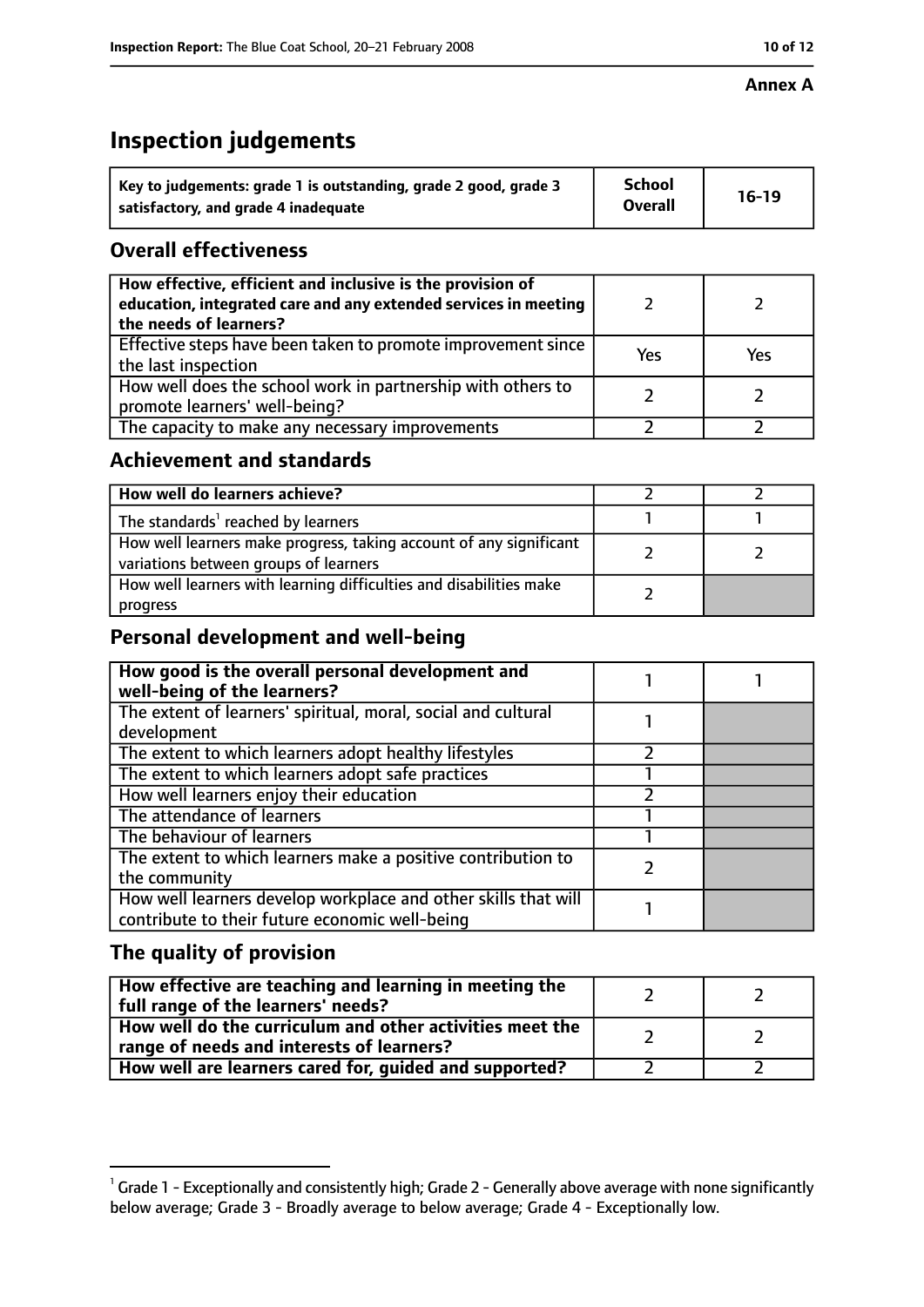#### **Annex A**

# **Leadership and management**

| How effective are leadership and management in raising<br>achievement and supporting all learners?                                                 | 7              |               |
|----------------------------------------------------------------------------------------------------------------------------------------------------|----------------|---------------|
| How effectively leaders and managers at all levels set clear<br>direction leading to improvement and promote high quality of<br>care and education | $\mathcal{P}$  |               |
| How effectively leaders and managers use challenging targets<br>to raise standards                                                                 | $\mathcal{P}$  |               |
| The effectiveness of the school's self-evaluation                                                                                                  | $\mathfrak{p}$ | $\mathcal{P}$ |
| How well equality of opportunity is promoted and discrimination<br>tackled so that all learners achieve as well as they can                        | 7              |               |
| How effectively and efficiently resources, including staff, are<br>deployed to achieve value for money                                             | 7              |               |
| The extent to which governors and other supervisory boards<br>discharge their responsibilities                                                     | 2              |               |
| Do procedures for safeguarding learners meet current<br>qovernment requirements?                                                                   | Yes            | Yes           |
| Does this school require special measures?                                                                                                         | No             |               |
| Does this school require a notice to improve?                                                                                                      | <b>No</b>      |               |